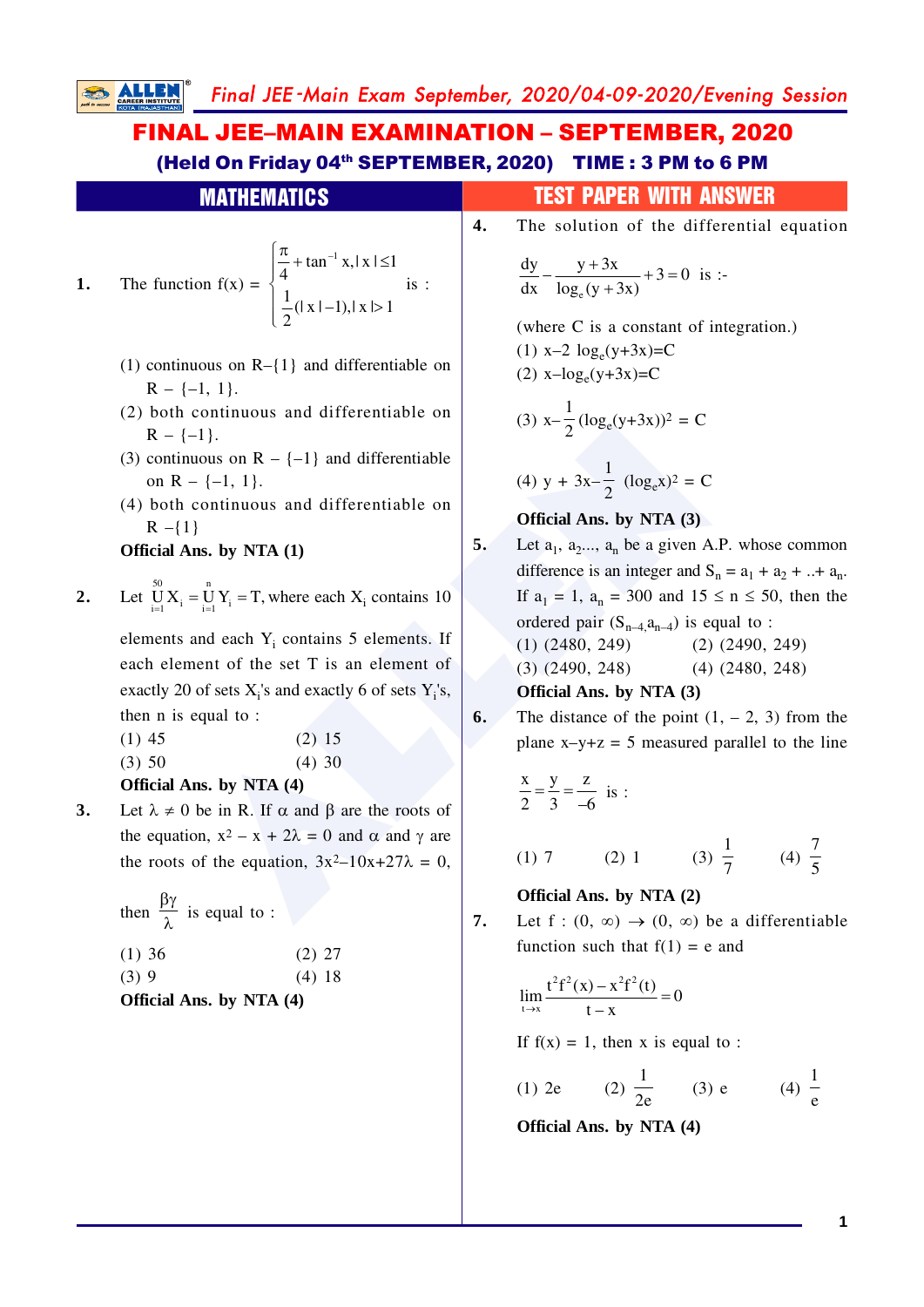## Final JEE -Main Exam September, 2020/04-09-2020/Evening Session

- **8.** If the system of equations  $x + y + z = 2$  $2x + 4y - z = 6$  $3x + 2y + \lambda z = \mu$ has infinitely many solutions, then : (1)  $\lambda - 2\mu = -5$  (2) 2 (2)  $2\lambda - \mu = 5$ (3)  $2\lambda + \mu = 14$  (4) (4)  $\lambda$  + 2 $\mu$  = 14 **Official Ans. by NTA (3) 9.** The minimum value of  $2^{\sin x} + 2^{\cos x}$  is :-(1)  $1-\frac{1}{\sqrt{2}}$  $(2)$   $2^{-1+\sqrt{2}}$ 
	- $(3) 2^{1-\sqrt{2}}$  $2^{-1+\frac{1}{\sqrt{2}}}$ **Official Ans. by NTA (1)**
- **10.**  $\int_{\pi/2}^{\pi/3} \tan^3 x \cdot \sin^2 3x (2 \sec^2 x \cdot \sin^2 3x + 3 \tan x \cdot \sin 6x) dx$ 6

is equal to :

(1)  $\frac{9}{2}$  (2)  $-\frac{1}{2}$  $\frac{1}{9}$  (3)  $-\frac{1}{18}$  (4) 7 18

**Official Ans. by NTA (3)**

- (4)  $2^{-1/2}$ <br>  $\overline{15}$ <br>  $\overline{16}$ <br>  $\overline{17}$ <br>  $\overline{21}$ <br>  $\overline{33}$ <br>  $\overline{18}$ <br>  $\overline{19}$ <br>  $\overline{10}$ <br>  $\overline{10}$ <br>  $\overline{15}$ <br>  $\overline{16}$ <br>  $\overline{18}$ <br>  $\overline{18}$ <br>  $\overline{18}$ <br>  $\overline{18}$ <br>  $\overline{19}$ <br>  $\overline{10}$ <br>  $\overline{17}$ <br>  $\overline{18}$ **11.** The circle passing through the intersection of the circles,  $x^2 +y^2 - 6x = 0$  and  $x^2 + y^2 - 4y = 0$ , having its centre on the line,  $2x - 3y + 12 = 0$ , also passes through the point :
	- $(1)$   $(1, -3)$   $(2)$   $(-1, 3)$
	- $(3)$  (–3, 1) (4) (–3, 6)
	- **Official Ans. by NTA (4)**
- **12.** The angle of elevation of a cloud C from a point P, 200 m above a still lake is 30º. If the angle of depression of the image of C in the lake from the point P is  $60^\circ$ , then PC (in m) is equal to :
	- $(1)$  400  $(2)$  400 $\sqrt{3}$

 $(3) 100$ (4) 200 $\sqrt{3}$ 

### **Official Ans. by NTA (1)**

**13.** If a and b are real numbers such that

 $(2 + \alpha)^4 = a + b\alpha$ , where  $\alpha = \frac{-1 + i\sqrt{3}}{2}$ , then

 $a + b$  is equal to :  $(1) 57$   $(2) 33$   $(3) 24$   $(4) 9$ **Official Ans. by NTA (4)**

**14.** In a game two players A and B take turns in throwing a pair of fair dice starting with player A and total of scores on the two dice, in each throw is noted. A wins the game if he throws a total of 6 before B throws a total of 7 and B wins the game if he throws a total of 7 before A throws a total of six The game stops as soon as either of the players wins. The probability of A winning the game is :

(1) 
$$
\frac{31}{61}
$$
 (2)  $\frac{5}{6}$  (3)  $\frac{5}{31}$  (4)  $\frac{30}{61}$ 

## **Official Ans. by NTA (4)**

**15.** Let  $x = 4$  be a directrix to an ellipse whose

centre is at the origin and its eccentricity is  $\frac{1}{2}$ .

If P  $(1, \beta)$ ,  $\beta > 0$  is a point on this ellipse, then the equation of the normal to it at P is :-

(1)  $7x - 4y = 1$  (2)  $4x - 2y = 1$ (3)  $4x - 3y = 2$  (4)  $8x - 2y = 5$ 

**Official Ans. by NTA (2)**

**16.** Contrapositive of the statement:

'If a function f is differentiable at a, then it is also continuous at a', is :-

- (1) If a function f is continuous at a, then it is not differentiable at a.
- (2) If a function f is not continuous at a, then it is differentiable at a.
- (3) If a function f is not continuous at a, then it is not differentiable at a.
- (4) If a function f is continuous at a, then it is differentiable at a.

#### **Official Ans. by NTA (3)**

**17.** The area (in sq. units) of the largest rectangle ABCD whose vertices A and B lie on the x-axis and vertices C and D lie on the parabola,  $y=x^2-1$  below the x-axis, is :

(1) 
$$
\frac{4}{3\sqrt{3}}
$$
 (2)  $\frac{1}{3\sqrt{3}}$  (3)  $\frac{4}{3}$  (4)  $\frac{2}{3\sqrt{3}}$ 

**Official Ans. by NTA (1)**

**2**